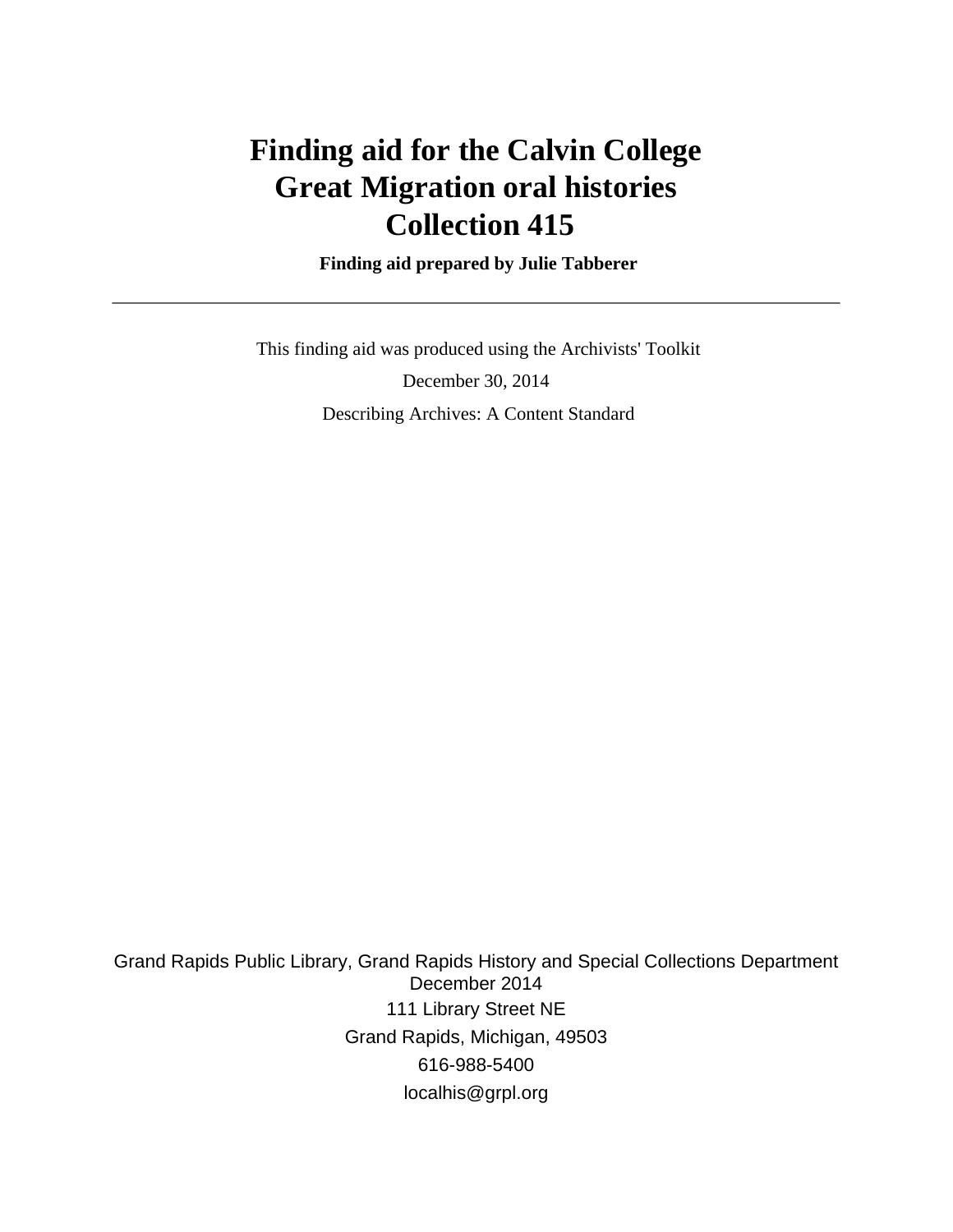## **Table of Contents**

 $\overline{\phantom{a}}$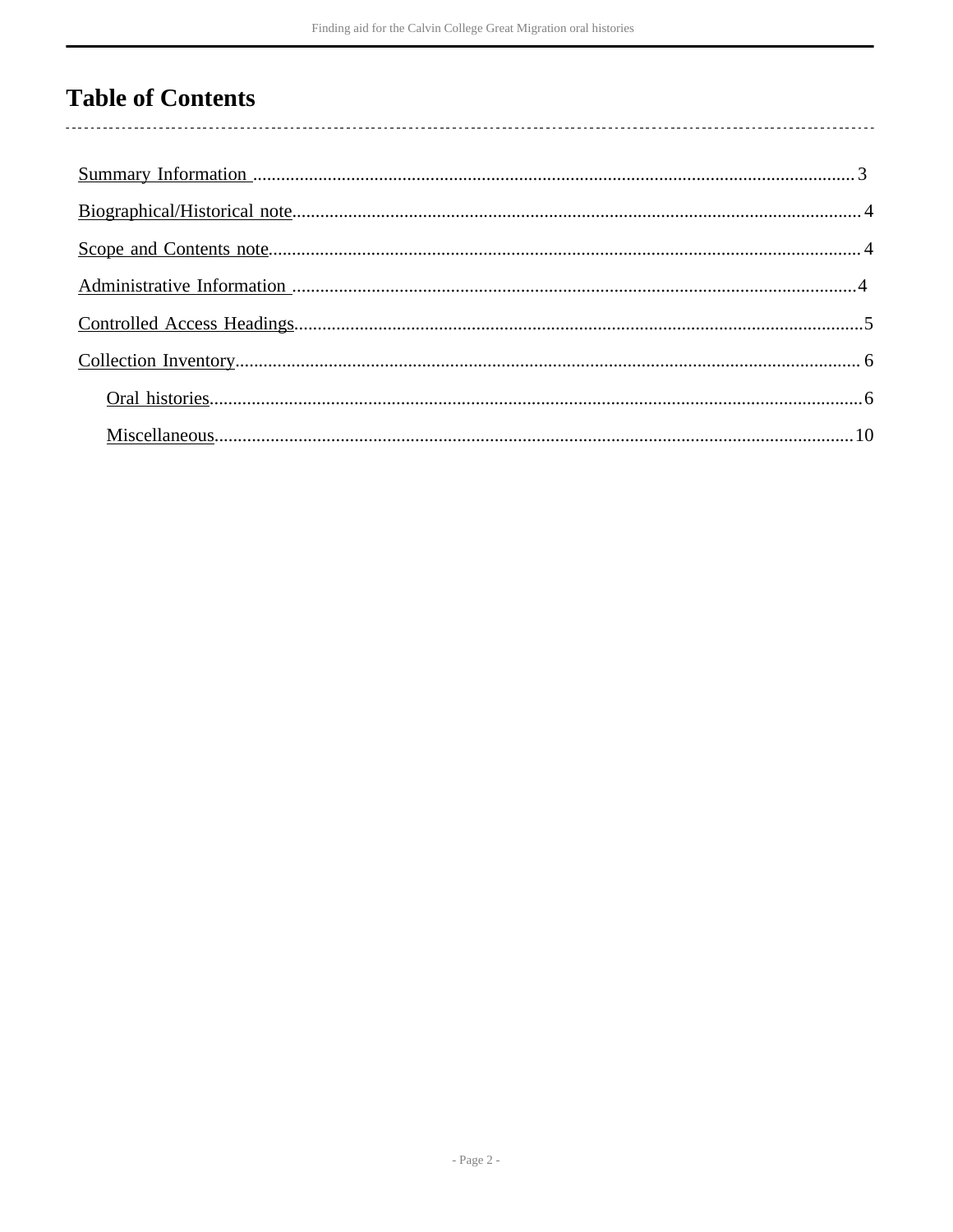# <span id="page-2-0"></span>**Summary Information**

..................................

| <b>Repository</b> | Grand Rapids Public Library, Grand Rapids History and Special<br><b>Collections Department</b>                                                                                                                                                                                                                                                                                                                                                                                                                                                                                                                                       |
|-------------------|--------------------------------------------------------------------------------------------------------------------------------------------------------------------------------------------------------------------------------------------------------------------------------------------------------------------------------------------------------------------------------------------------------------------------------------------------------------------------------------------------------------------------------------------------------------------------------------------------------------------------------------|
| <b>Title</b>      | Calvin College Great Migration oral histories                                                                                                                                                                                                                                                                                                                                                                                                                                                                                                                                                                                        |
| <b>Date</b>       | 2002                                                                                                                                                                                                                                                                                                                                                                                                                                                                                                                                                                                                                                 |
| <b>Extent</b>     | 0.3 Linear feet                                                                                                                                                                                                                                                                                                                                                                                                                                                                                                                                                                                                                      |
| Language          | English                                                                                                                                                                                                                                                                                                                                                                                                                                                                                                                                                                                                                              |
| <b>Abstract</b>   | This collection includes oral histories of Black men and women from<br>Grand Rapids, Michigan who were part of the Great Migration. The<br>interviews were conducted as part of an interim course at Calvin College<br>in January 2002, taught by Dr. Randal Jelks. Students interviewed 15<br>individuals and wrote papers summarizing the interviews and reflecting<br>on their experience. The interviews focus on childhood memories,<br>family, education, work, faith, differences between the north and south<br>and experiences as Black men or women. The recorded interviews are<br>available for 7 of the 15 individuals. |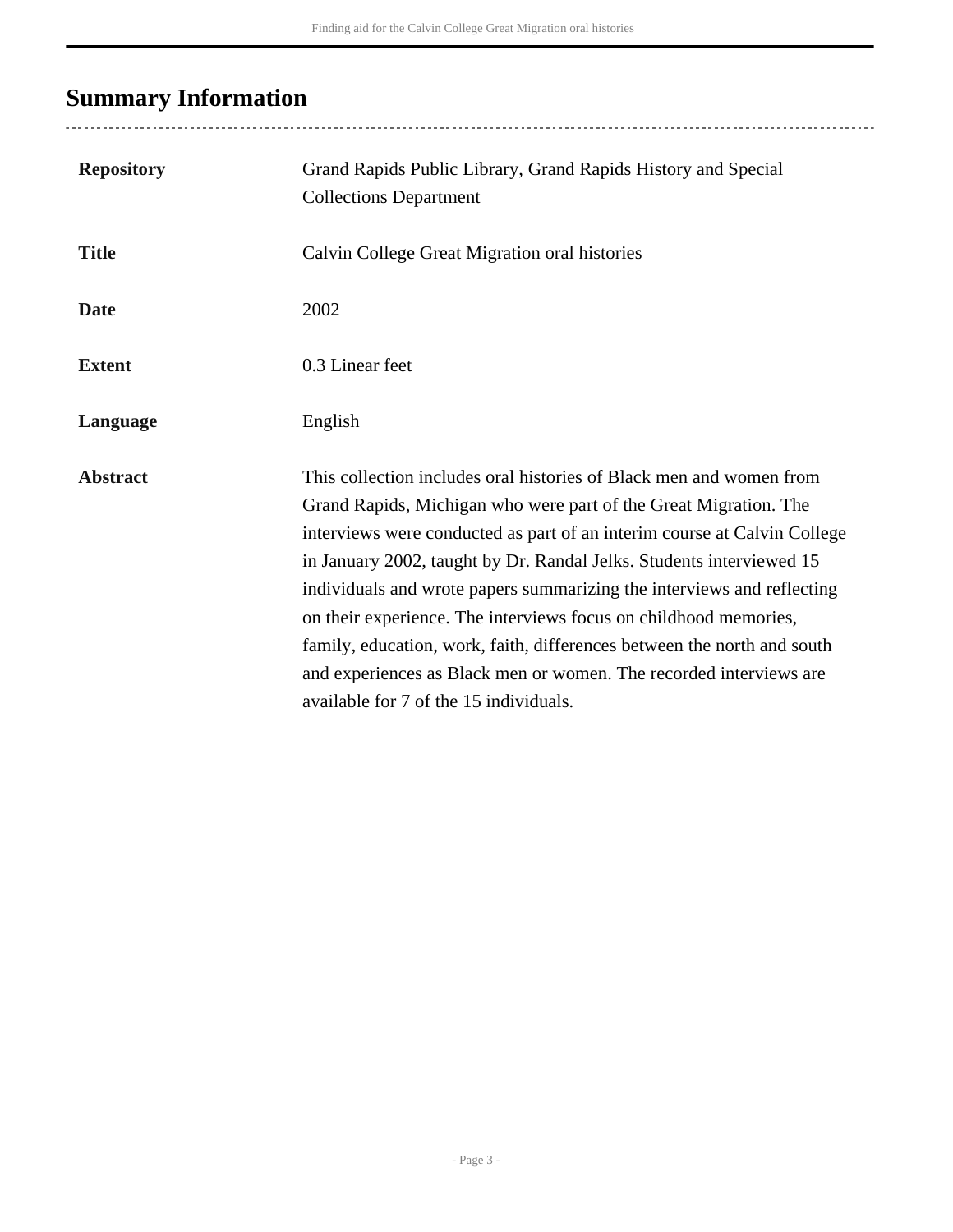## <span id="page-3-0"></span>**Biographical/Historical note**

These oral histories were collected as part of an interim course at Calvin College. The course was taught by Dr. Randal Jelks in January 2002, and focused on the Great Migration. Students conducted an oral history interview with Black women and men who were part of the migration. The interviews were generally conducted by groups of 2-3 students. Each student then wrote a paper summarizing the interview and what they learned from the process.

The people interviewed were mostly born in the 1910s to 1930s and were born in or lived in southern states such as Mississippi, Tennessee, Louisiana and Missouri. A few were also from Connecticut or Indiana. They moved north for various reasons and at different times. Some of them came straight to Grand Rapids, while others initially moved to other cities like Chicago or Detroit. The interviews focus on childhood memories, family, education, work and faith. The students asked questions about differences between living in the north and south, particularly pertaining to race relations. They also asked about the individual's experiences as Black men or women.

### <span id="page-3-1"></span>**Scope and Contents note**

A total of 15 individuals were interviewed. The collection includes one to three student papers on each individual. The papers summarize the interviews, place each interview in the context of the Great Migration and discuss what the students learned from the interview experience.

Also included are recorded interviews for 7 of the individuals. The interviews were recorded on cassette tapes or microcassette tapes. Recorded interviews are not available for Martha Dean, Bernyce/Bernice Jones, Fannie Mae Jones, Lee Ella Merrit, Amma Mae Polly, Luecile Gosa Posey and Mae Turner.

The collection also includes several brief papers written for other class assignments. These are included with the student's interview paper.

## <span id="page-3-2"></span>**Administrative Information**

#### **Publication Information**

Grand Rapids Public Library, Grand Rapids History and Special Collections Department December 2014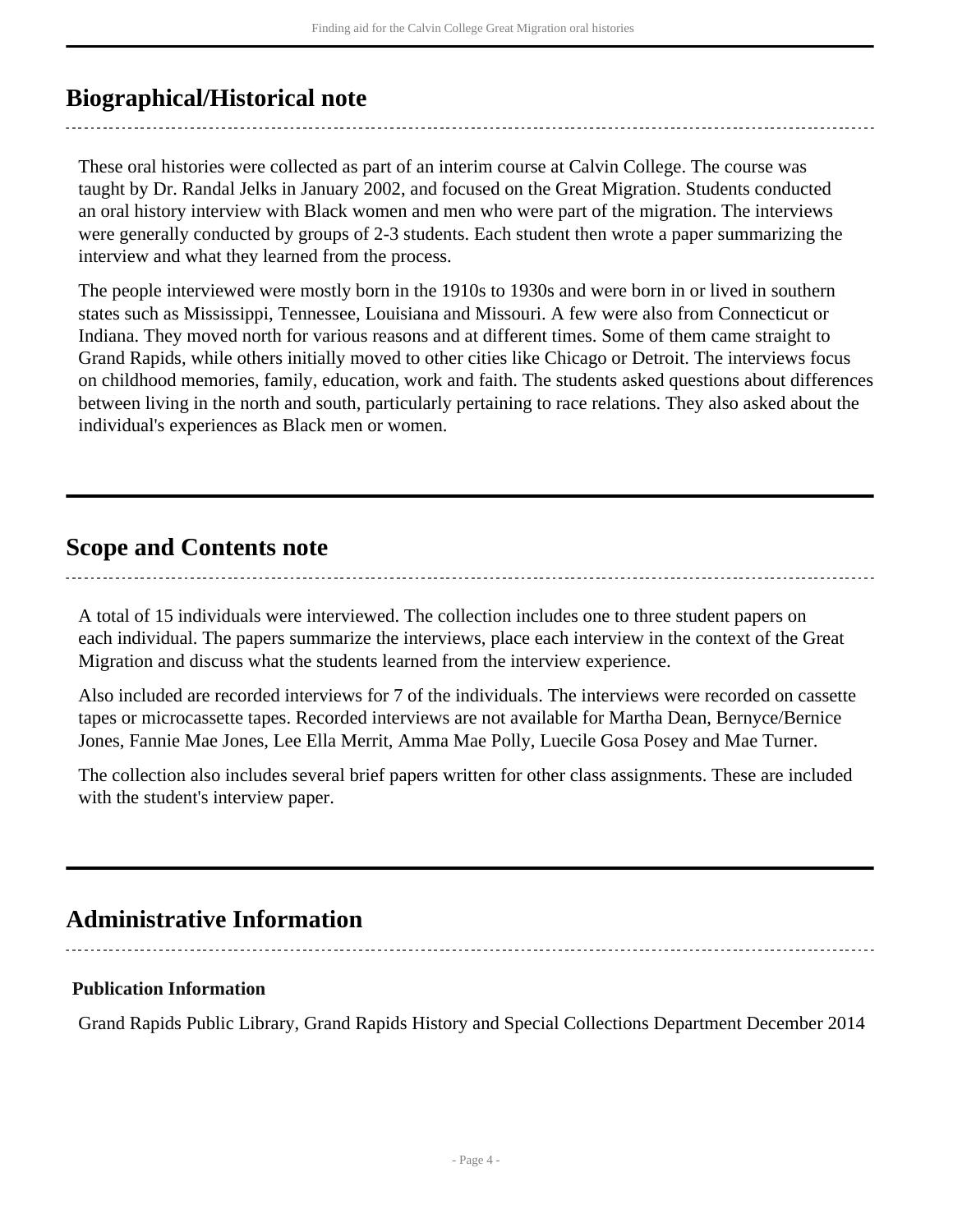#### **Restrictions**

An oral history release form is included only for Gloria McIntosh. Due to the lack of release forms, the remainder of this collection is restricted until 2020.

#### **Immediate Source of Acquisition note**

Randal Maurice Jelks, 2002.097

### <span id="page-4-0"></span>**Controlled Access Headings**

**Genre(s)**

• oral histories

#### **Personal Name(s)**

• Jelks, Randal Maurice

#### **Subject(s)**

- African Americans -- Michigan -- Grand Rapids
- African Americans -- Migrations -- History -- 20th century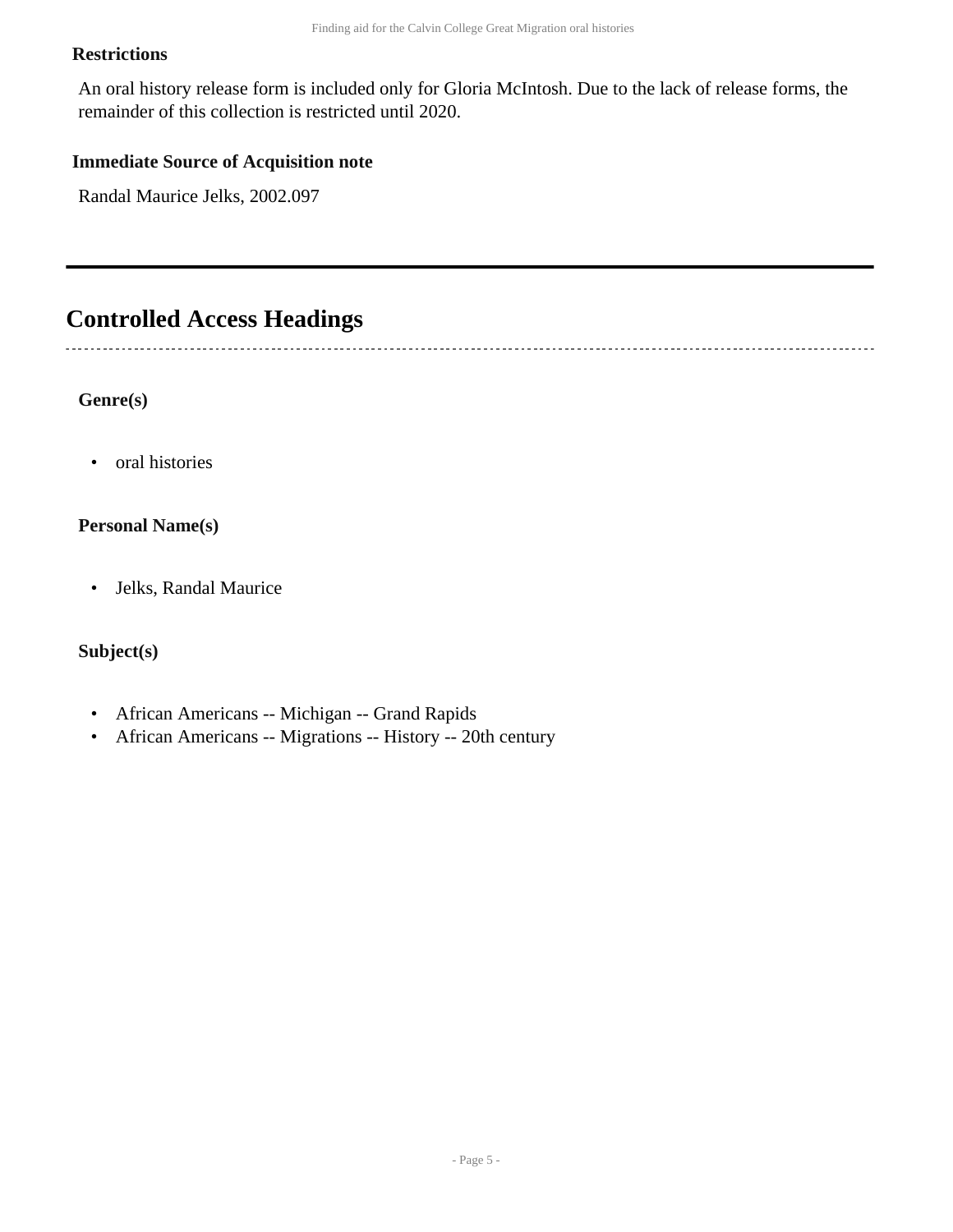# <span id="page-5-0"></span>**Collection Inventory**

<span id="page-5-1"></span>

| <b>Oral histories</b> |  |
|-----------------------|--|
|-----------------------|--|

#### **Dollie Allen**

|                                                 | <b>Box</b>     | Folder         |
|-------------------------------------------------|----------------|----------------|
| Dollie Allen / Ellen Winohradsky January 2002   | $\mathbf{1}$   | $\mathbf{1}$   |
| Dolly Allen / Jennifer Kett January 2002        | $\mathbf{1}$   | $\overline{2}$ |
| Dollie Allen / Stephanie Artz January 2002      | $\mathbf{1}$   | 3              |
| Recorded interview January 2002                 | $\overline{2}$ | $\mathbf{1}$   |
| <b>Peggy Lawrence Burns</b>                     |                |                |
|                                                 | <b>Box</b>     | Folder         |
| Peggy Lawrence Burns / Jim Thrower January 2002 | $\mathbf{1}$   | $\overline{4}$ |
| Peggy Lawrence Burns / Emily Smith January 2002 | $\mathbf{1}$   | 5              |
| Recorded interview January 2002                 | $\overline{2}$ | $\overline{2}$ |
| <b>Martha Dean</b>                              |                |                |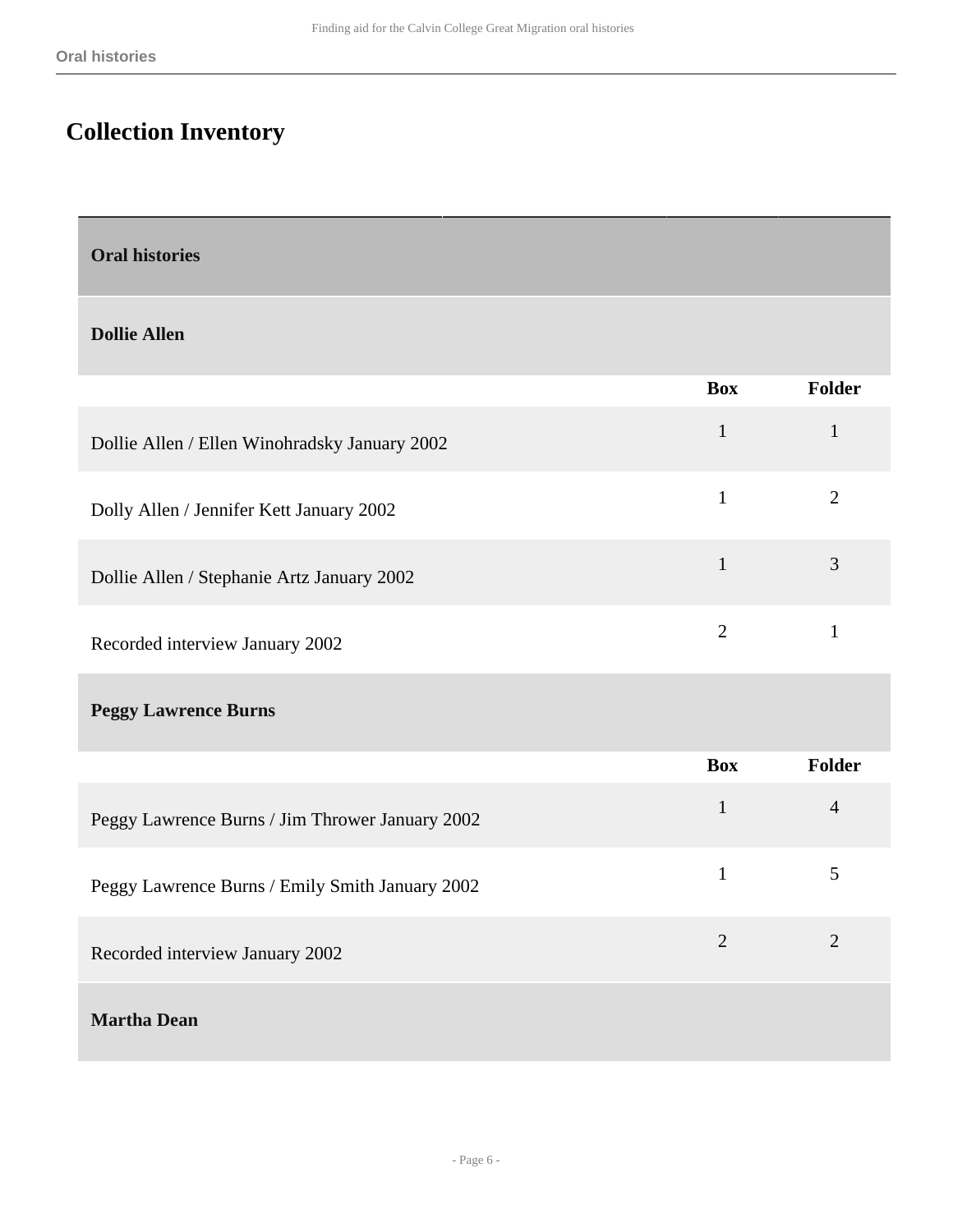|                                                  | <b>Box</b>     | Folder         |
|--------------------------------------------------|----------------|----------------|
| Martha Dean / Davis Watson January 2002          | $\mathbf{1}$   | 6              |
| <b>Alma Lilibbett Dolly</b>                      |                |                |
|                                                  | <b>Box</b>     | <b>Folder</b>  |
| Alma Lilibbett Dolly / Ryan Chesney January 2002 | $\mathbf{1}$   | 7              |
| Recorded interview January 2002                  | $\overline{2}$ | 3              |
| <b>Rachel Amanda Gooch</b>                       |                |                |
|                                                  | <b>Box</b>     | Folder         |
| Rachel Amanda Gooch / Annette Homan January 2002 | $\mathbf{1}$   | 8              |
| Recorded interview January 2002                  | $\overline{2}$ | $\overline{4}$ |
| <b>Virginia Holmes</b>                           |                |                |
|                                                  | <b>Box</b>     | <b>Folder</b>  |
| Virginia Holmes / Mike Dallas January 2002       | $\mathbf{1}$   | 9              |
| Virginia Holmes / John Barkel January 2002       | $\mathbf{1}$   | 10             |
| Recorded interview January 2002                  | $\overline{2}$ | $\mathfrak{S}$ |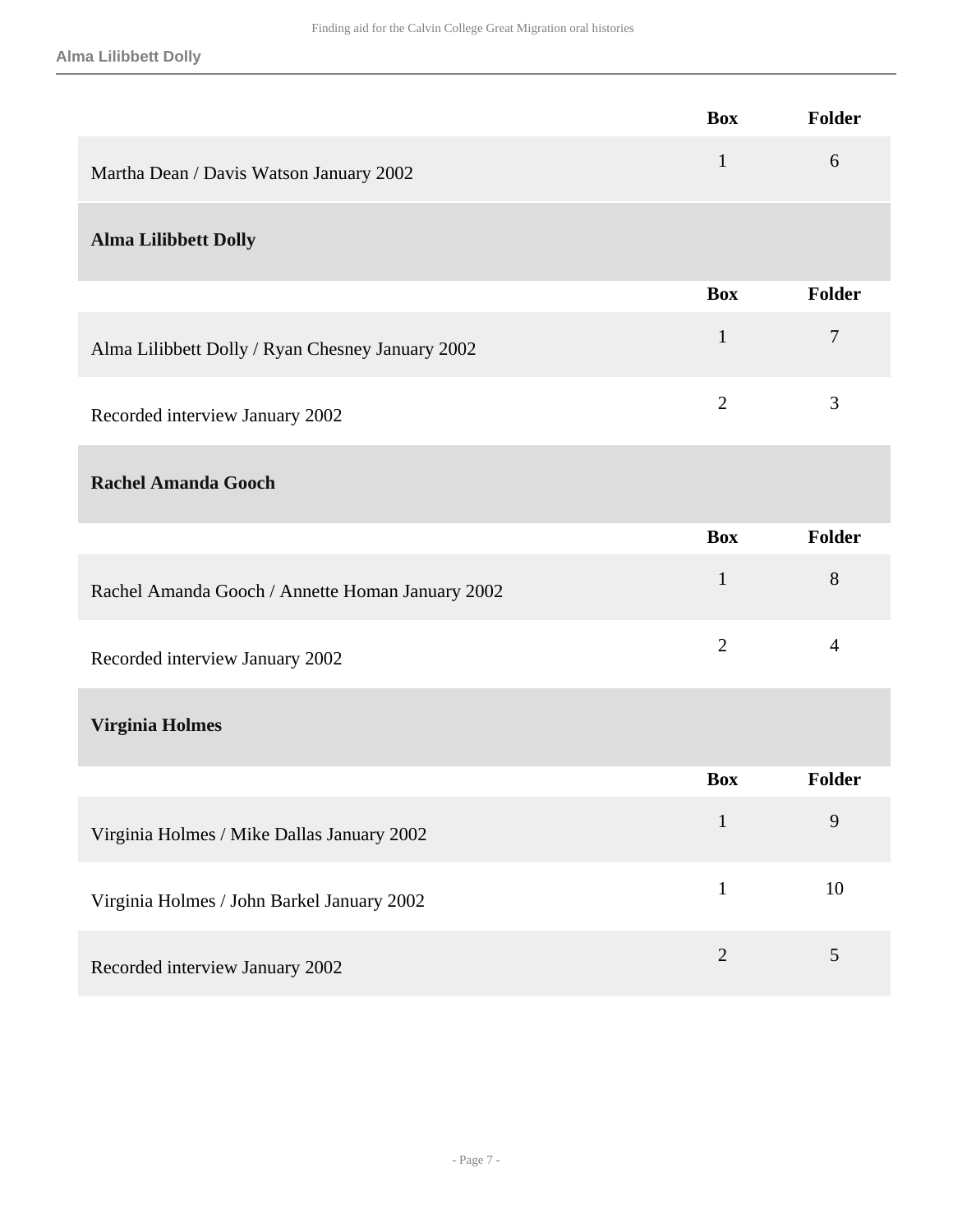| <b>Bernyce Jones</b>                          |              |                  |
|-----------------------------------------------|--------------|------------------|
|                                               | <b>Box</b>   | Folder           |
| Bernice Jones / Daniel Chandler January 2002  | $\mathbf{1}$ | 11               |
| Bernyce Jones / Matt Van Dyken January 2002   | $\mathbf{1}$ | 12               |
| <b>Fannie Mae Jones</b>                       |              |                  |
|                                               | <b>Box</b>   | <b>Folder</b>    |
| Fannie Mae Jones / T.D. Van Goor January 2002 | $\mathbf{1}$ | 13               |
| Fannie Mae Jones / Katie Walter January 2002  | $\mathbf{1}$ | 14               |
| <b>Charlene Malone</b>                        |              |                  |
|                                               | <b>Box</b>   | <b>Folder</b>    |
| Charlene Malone / Mariano Avila January 2002  | $\mathbf{1}$ | 15               |
| Recorded interview January 2002               | $\mathbf{2}$ | $\boldsymbol{6}$ |
| <b>Gloria McIntosh</b>                        |              |                  |
|                                               | <b>Box</b>   | <b>Folder</b>    |
| Gloria McIntosh / George Groh January 2002    | $\mathbf{1}$ | 16               |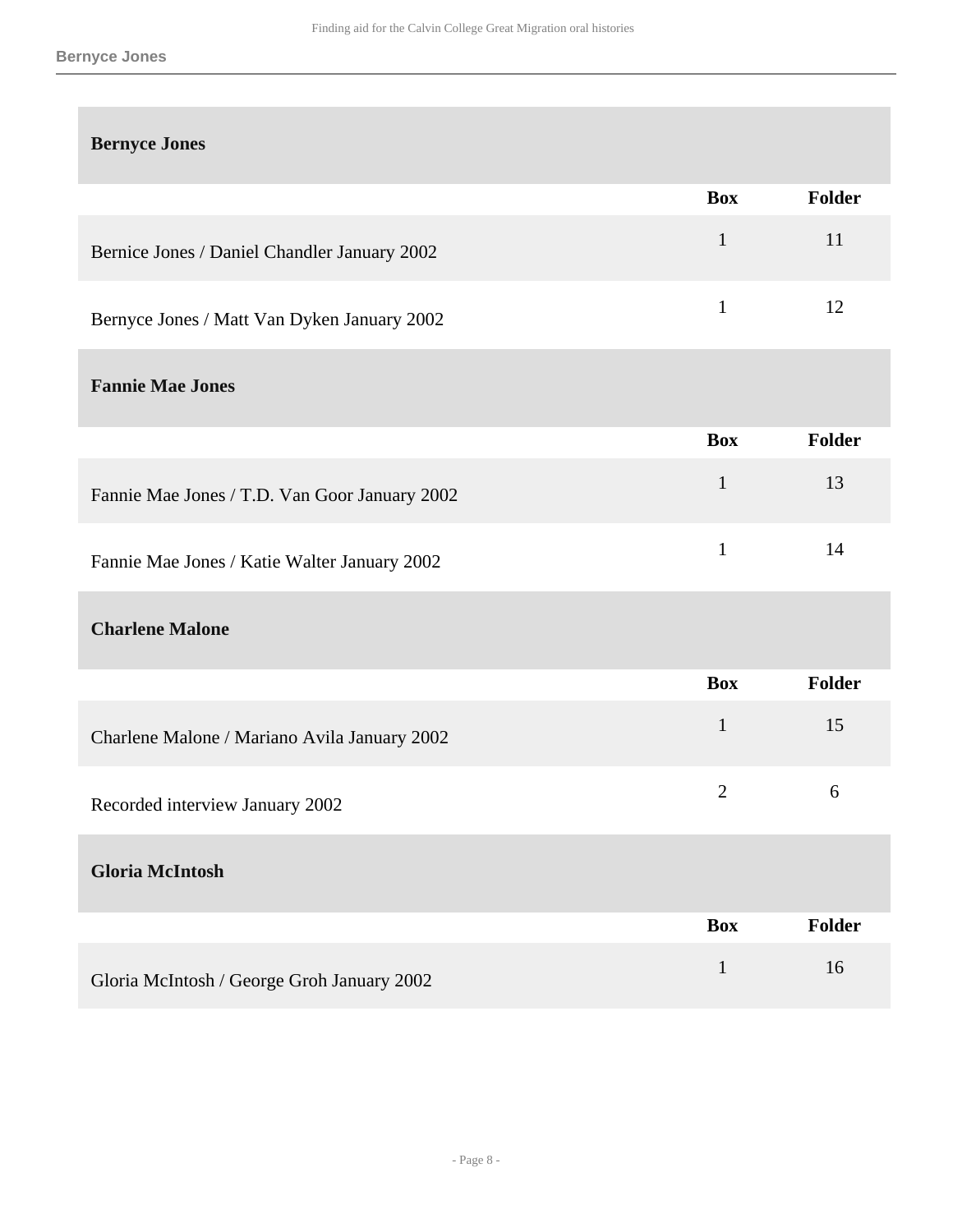| Gloria McIntosh / Eric Krauss January 2002                       | $\mathbf{1}$   | 17            |
|------------------------------------------------------------------|----------------|---------------|
| Recorded interview January 2002                                  | $\overline{2}$ | 8, 9          |
| <b>Lee Ella Merrit</b>                                           |                |               |
|                                                                  | <b>Box</b>     | <b>Folder</b> |
| Lee Ella Merrit / Jane Visser January 2002                       | $\mathbf{1}$   | 18            |
| Lee Ella Merrit / Andrea Schutter January 2002                   | $\mathbf{1}$   | 19            |
| <b>Amma Mae Polly</b>                                            |                |               |
|                                                                  |                |               |
|                                                                  | <b>Box</b>     | <b>Folder</b> |
| Amma Mae Polly / John Schoon January 2002                        | $\mathbf{1}$   | 20            |
| <b>Luecile Gosa Posey</b>                                        |                |               |
|                                                                  | <b>Box</b>     | <b>Folder</b> |
| Luecile Gosa Posey / Nathan Brewster; Kelly O'Roark January 2002 | $\mathbf{1}$   | 21            |
| E.J. Spearman                                                    |                |               |
|                                                                  | <b>Box</b>     | Folder        |